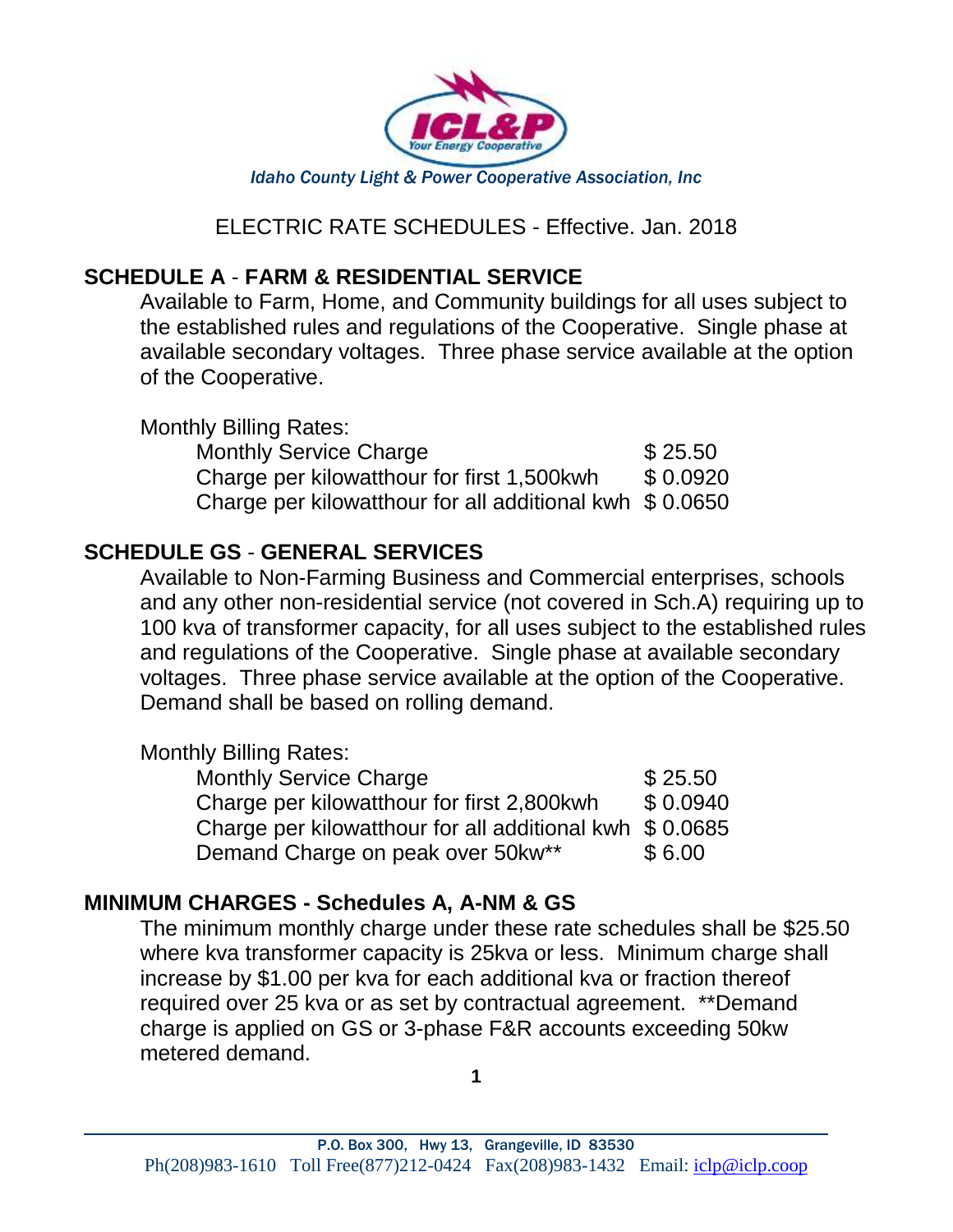# **SCHEDULE LP - LARGE POWER AND LIGHTING SERVICE**

Available to all Farm, Industrial, Business, Commercial and Public Service enterprises requiring large load three phase service for all uses, subject to the established rules and regulations of the Cooperative. Three phase, 60 cycle, AC at available secondary voltages. Minimum charges shall be based upon \$1.00/kva unless set by contract. Demand charge is based on rolling demand.

Monthly Billing Rates:

| uny Dinnig Rutou.                |          |
|----------------------------------|----------|
| <b>Monthly Service Charge</b>    | \$63.50  |
| Demand Charge on peak over 50 KW | \$6.00   |
| Energy Charge: per kilowatthour  |          |
| First 100,000 kilowatthours      | \$0.0860 |
| All additional kilowatthours     | \$0.0810 |

Power Factor Adjustment: Demand charges will be adjusted to correct for average power factor lower than 95%. Such adjustments will be made by increasing the measured demand 1% for each 1% that average power factor is less than 95%.

# **SCHEDULE I - AGRICULTURAL IRRIGATION SERVICE**

Available for power on a continuous basis for agricultural irrigation pumping from April 1st to October 31st, inclusive. Service may be available for the balance of the year without any additional horsepower charge at the option of the Cooperative. The dates April 1st to October 31st, inclusive, shall be considered the irrigation season. Alternating current, three phase, 60 cycle at available secondary voltage. At the discretion of the Cooperative, single phase service may be furnished provided motor capacity is not in excess of 30 hp. Minimum charges shall be Annual Horsepower Charge.

Billing Rates:

 $\overline{a}$ 

Annual Horsepower Charge **\$10.00** AHP Charge is based on pump nameplate rating and will be billed in three installments of one-third of total annual charge during the operating season.

Monthly Energy Charge: per kilowatthour

| First 1,500 kilowatthours    | \$0.0860 |
|------------------------------|----------|
| All additional kilowatthours | \$0.0635 |

# **SCHEDULE SL - SECURITY/YARD LIGHTING**

Security/Yard Lighting at available wattages. Monthly Billing Rates: 40 watt - \$8.00

**APPROVED BY THE BOARD OF DIRECTORS: Oct. 23, 2017 EFFECTIVE: January, 2018 Billing Period**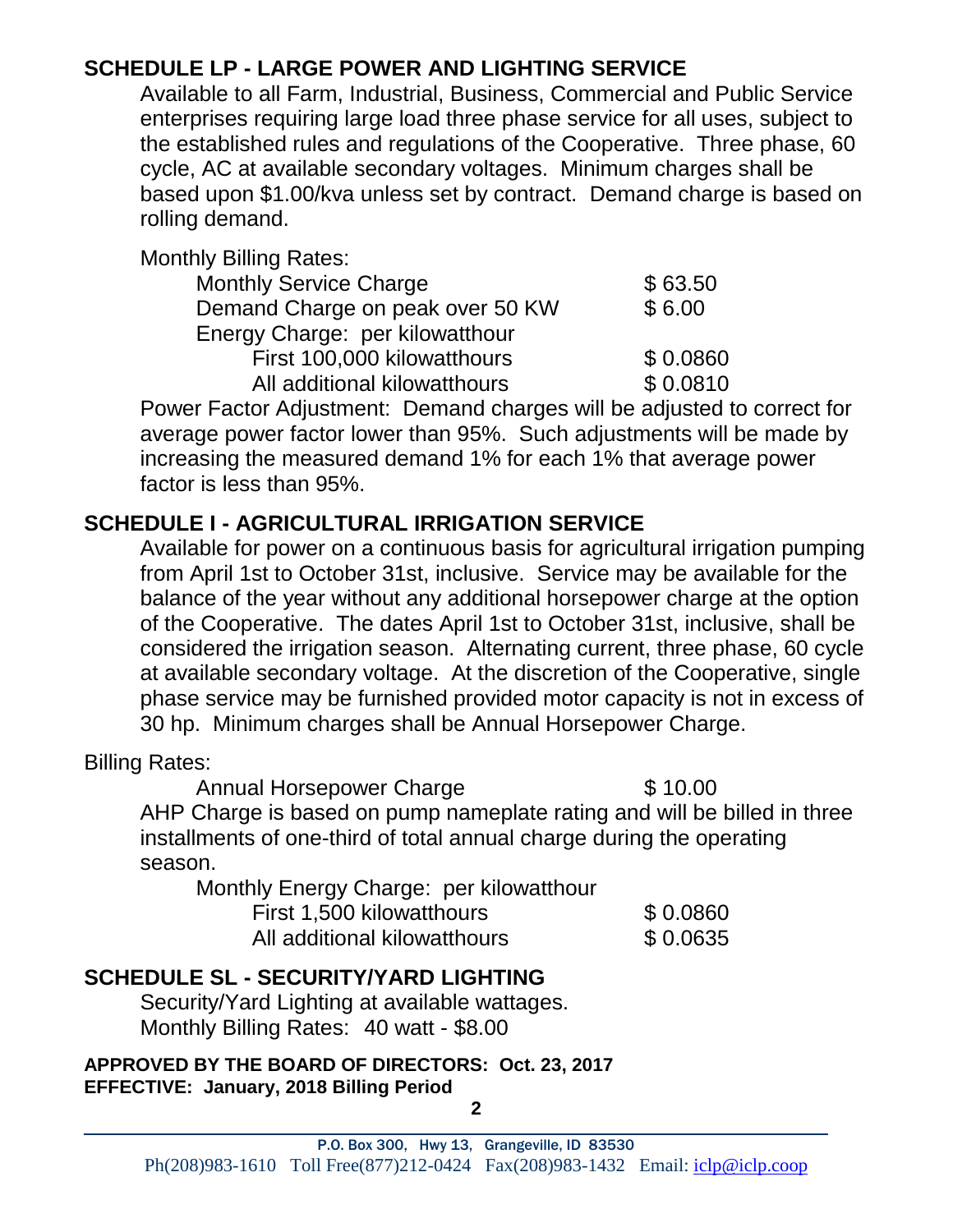

## ELECTRIC RATE SCHEDULES - cont.

#### NET-METERED

## **SCHEDULE N-M /FR** – **FARM & RESIDENTIAL SERVICE**

Available to Farm, Home, and Community buildings for all uses subject to the established rules and regulations of the Cooperative. Single phase at available secondary voltages. Interconnected, consumer-owned qualifying generation not greater than 50kw capacity. Three phase service available at the option of the Cooperative.

Monthly Billing Rates:

 $\overline{a}$ 

| <b>Monthly Service Charge</b>                            | \$25.50  |  |
|----------------------------------------------------------|----------|--|
| Charge per kilowatthour for first 1,500kwh               | \$0.0920 |  |
| Charge per kilowatthour for all additional kwh \$ 0.0650 |          |  |
| Surplus generation credit for all reverse-metered        |          |  |
| kilowatthours **                                         | \$0.0358 |  |

\*\*Any reverse-metered generation as of the closing reading of any month will be credited to the consumer's bill in accordance with the above calculation. The reverse metered rate being established by the cooperative's avoided cost of power excluding transmission charges, based upon the combined annual average of the cooperative's effective wholesale rate contracts.

 A credit balance greater than \$100.00 remaining after all charges and credits have been applied to the twelfth month of an annual period may be paid by check to the member at the discretion of the Cooperative.

 Credit will not be applied for reverse-metered generation that is based upon estimated readings.

#### **APPROVED BY THE BOARD OF DIRECTORS: Oct. 23, 2017 Effective January 2018**

**3**